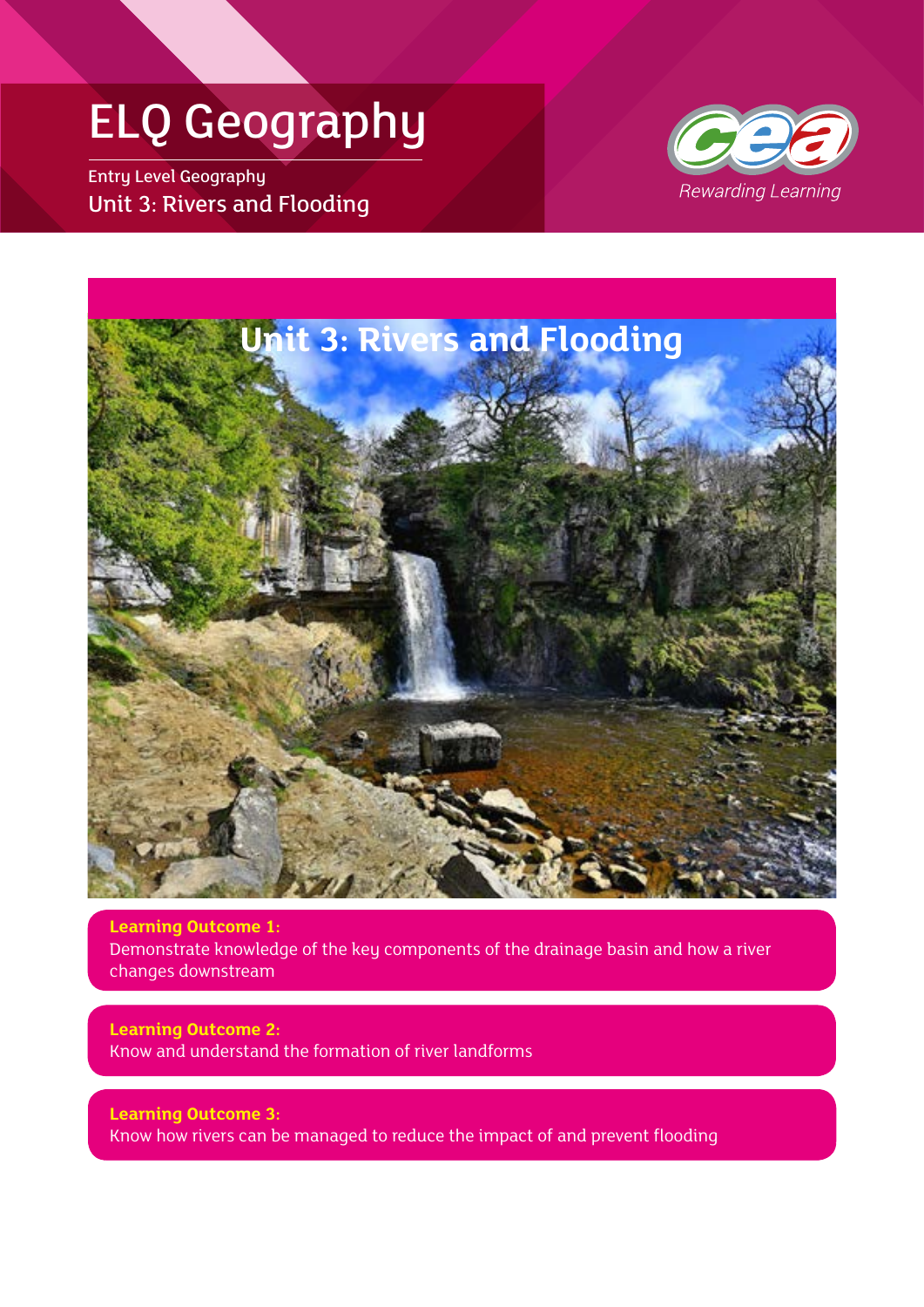Unit 3: Rivers and Flooding

#### **Guidance notes**

This resource includes information and suggested tasks relating to Entry Level Geography. This booklet has been produced to meet the requirements for Entry Level 3. Teachers should amend the material to suit the needs of their learners and the available resources.

The list of resources is neither prescriptive nor exhaustive.

#### **For the Introduction:**

<https://www.bbc.com/bitesize/guides/zxvw4qt/revision/1> [http://www.bbc.co.uk/schools/gcsebitesize/geography/water\\_rivers/river\\_profiles\\_rev1.shtml](http://www.bbc.co.uk/schools/gcsebitesize/geography/water_rivers/river_profiles_rev1.shtml)

#### **For river landforms:**

<http://www.bbc.co.uk/education/guides/zkrdmp3/revision/2> [http://www.coolgeography.co.uk/GCSE/AQA/Water%20on%20the%20Land/Waterfalls/](http://www.coolgeography.co.uk/GCSE/AQA/Water%20on%20the%20Land/Waterfalls/LandformsWaterfalls.htm) [LandformsWaterfalls.htm](http://www.coolgeography.co.uk/GCSE/AQA/Water%20on%20the%20Land/Waterfalls/LandformsWaterfalls.htm) [http://www.geography.learnontheinternet.co.uk/topics/river\\_upper\\_course.html](http://www.geography.learnontheinternet.co.uk/topics/river_upper_course.html)

#### **For flooding:**

[http://www.bbc.co.uk/schools/gcsebitesize/geography/water\\_rivers/river\\_flooding\\_management\\_](http://www.bbc.co.uk/schools/gcsebitesize/geography/water_rivers/river_flooding_management_rev1.shtml) [rev1.shtml](http://www.bbc.co.uk/schools/gcsebitesize/geography/water_rivers/river_flooding_management_rev1.shtml) [http://www.bbc.co.uk/schools/gcsebitesize/geography/water\\_rivers/river\\_flooding\\_management\\_](http://www.bbc.co.uk/schools/gcsebitesize/geography/water_rivers/river_flooding_management_rev5.shtml) [rev5.shtml](http://www.bbc.co.uk/schools/gcsebitesize/geography/water_rivers/river_flooding_management_rev5.shtml)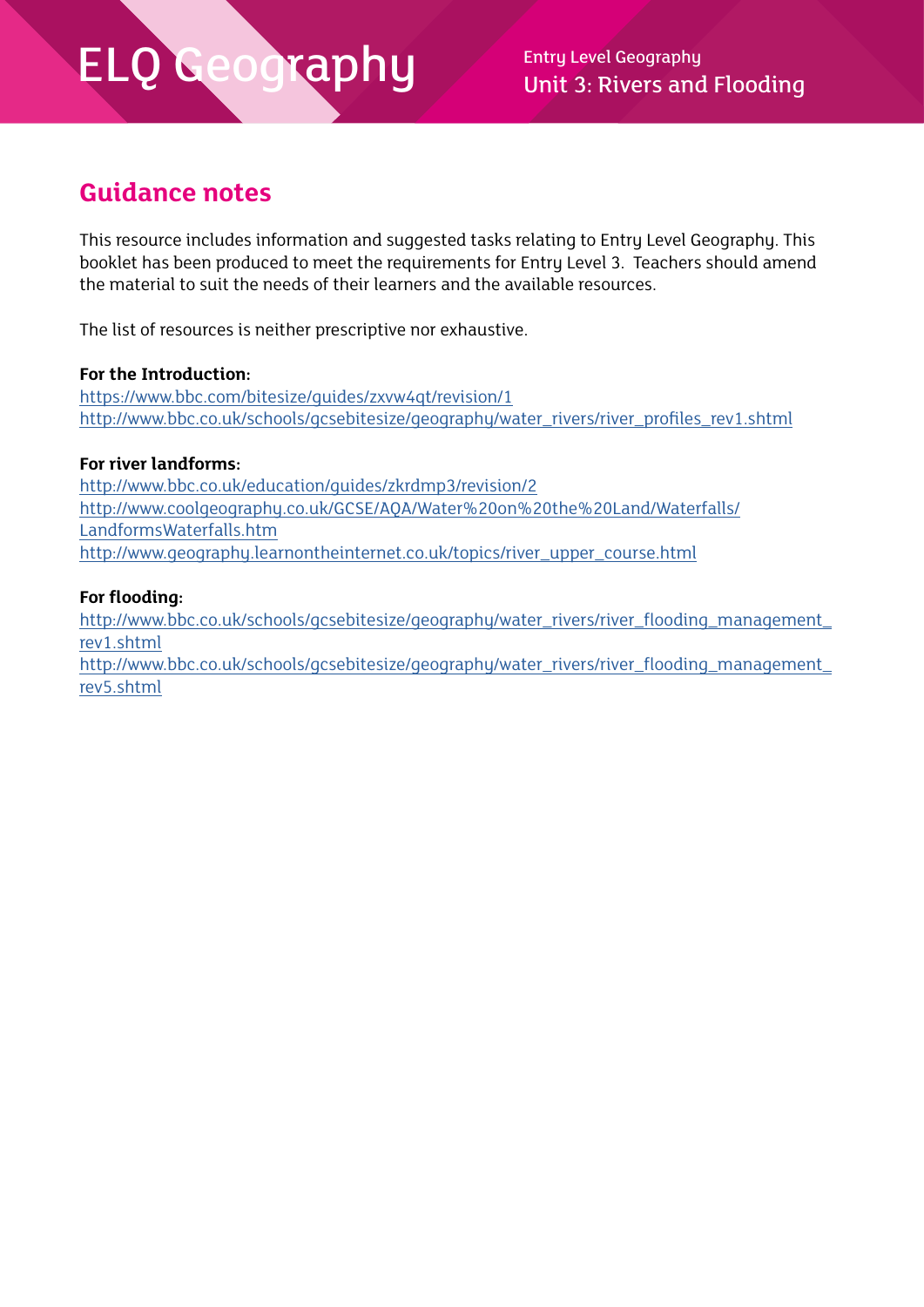Unit 3: Rivers and Flooding

#### **Introduction**

A drainage basin is the area of drained by a river and its tributaries. Every drainage basin has a watershed, source, tributaries, mouth and confluence sites.

Fig 1 (below) is a sketch of a typical drainage basin with its five key components.



**Fig 1: The Key Components of a Drainage Basin**

Rivers flow downhill from their source to their mouth. As the river flows from its source to its mouth, there are a number of changes that takes place:

- The **depth** of the river increases. A river gets deeper as a result of increased vertical erosion. This means that the river wears away, or erodes, the river bed.
- The **width** of the river increases. A river gets wider as a result of increased lateral erosion (side to side). This means that the river wears away or erodes its banks.
- The **gradient** or slope of the river bed decreases. This means that the river becomes less steep. Gradient decreases because the river changes from eroding vertically at the source to eroding laterally the further the river moves away from the source.
- **• Discharge** is the volume of water being carried by the river. The discharge increases as the river moves away from its source. This happens because as a river moves downhill, more tributaries join the main river. The more tributaries, the more water and therefore the higher the river discharge.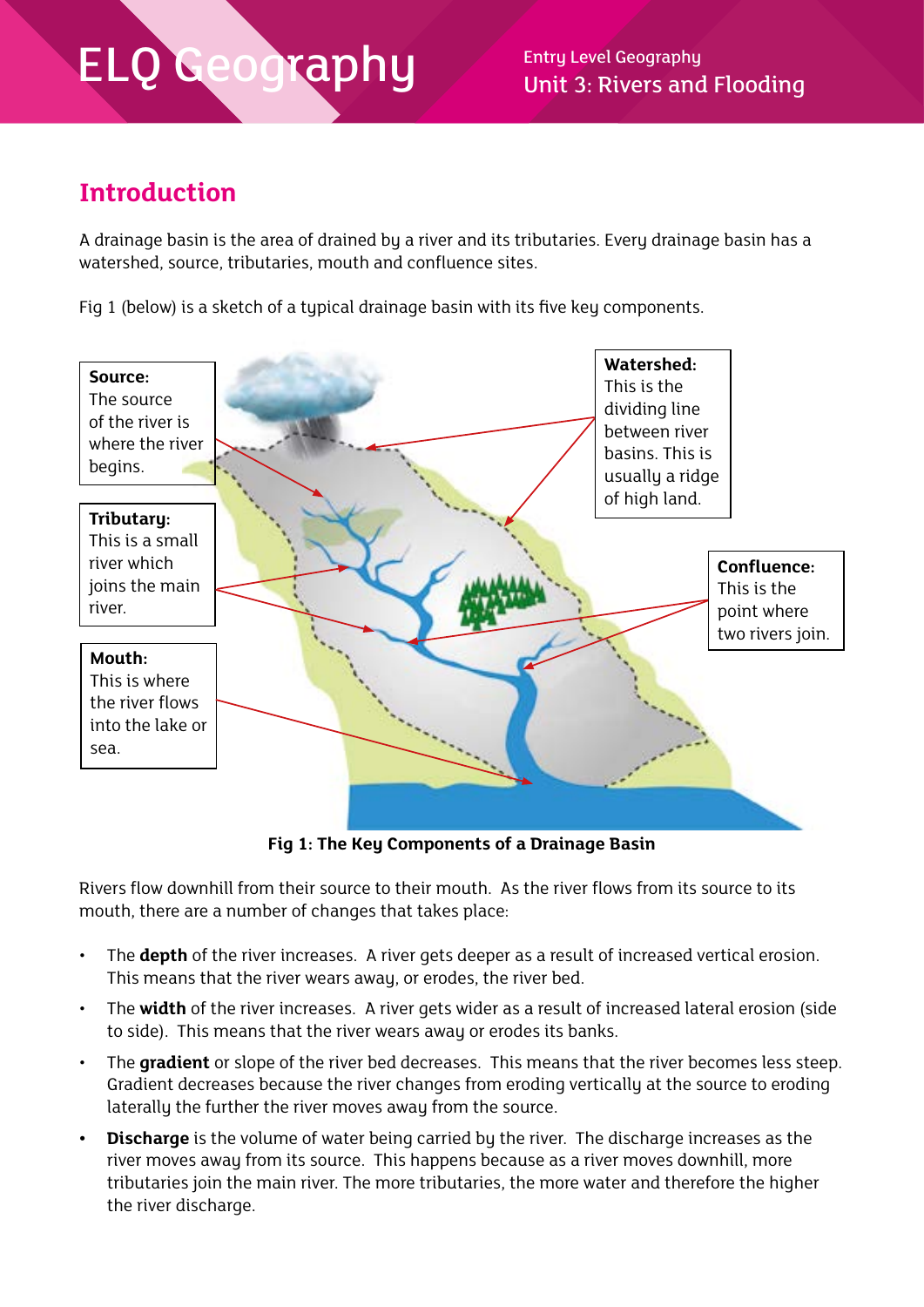• All rivers carry materials, this material is referred to as the load. The river's load is made up of clay, silt, sand, gravel and boulders. The load changes as the river moves from its source to its mouth. It becomes smaller and rounder. This happens because as the river flows from the source to the mouth, particles in the load knock off one another. Each impact causes pieces of sediment to break off and so the load becomes smaller and more rounded.

#### **River landforms**

As a river flows from the source to mouth, landforms are created. Two landforms are waterfalls and meanders. Let's look at waterfalls first.

**Waterfalls** are found on rivers all over the world. Famous examples include:

- Niagara Falls on the border between Canada and USA;
- Victoria Falls on the border between Zambia and Zimbabwe;
- Angel Falls in Venezuela; and
- Iguazu Falls on the border between Argentina and Brazil.

A waterfall is created when a river flows over the edge of steep land made up of hard rock and wears away the soft rock below. This causes a step to form. Over time the soft rock at the bottom of the step will be eroded causing a **plunge pool** to form. The swirling water undercuts the hard rock above causing an **overhang** to form. The hard rock collapses because there is nothing to support it underneath. When the hard rock falls into the plunge pool, the rocks become smaller, smoother and rounder as they bash against each other over time. The waterfall keeps moving upstream each time the overhang collapses. This forms a steep-sided gorge.



**Fig 2 : The Formation of a Waterfall Source:**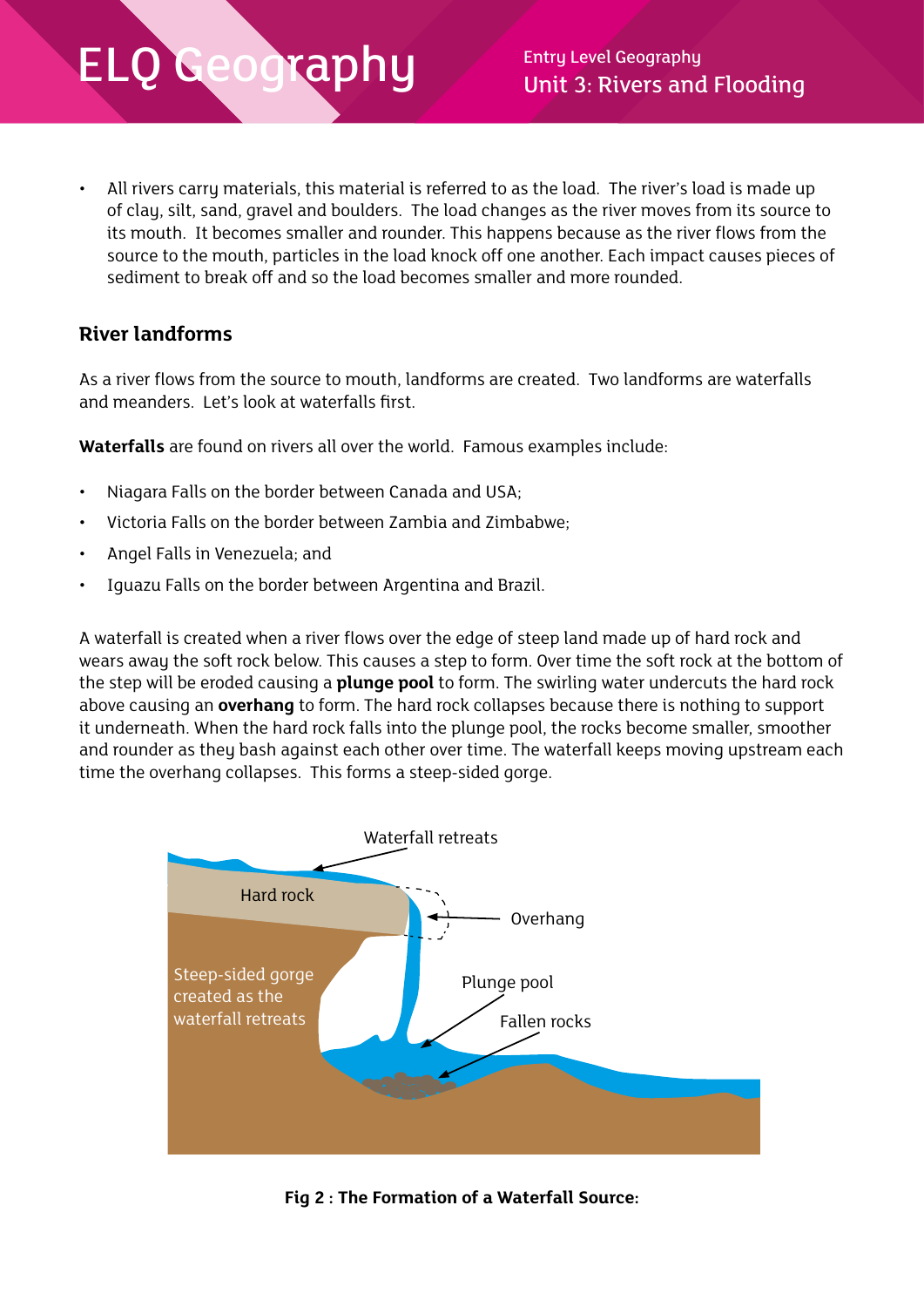Unit 3: Rivers and Flooding



#### **Fig 3: High Force Waterfall**

#### **Meander formation**

**Meanders** are winding curves or bends in a river. When a river flows through a meander, the fastest current flows to the outside of the bend. This causes erosion to the river bank forming a **river cliff.** The river becomes deeper overtime on that side. On the inside bend of a meander, the water is flowing slower. This means that pebbles and sand is deposited forming a slip-off slope.



**Fig 4: The Formation of a Meander**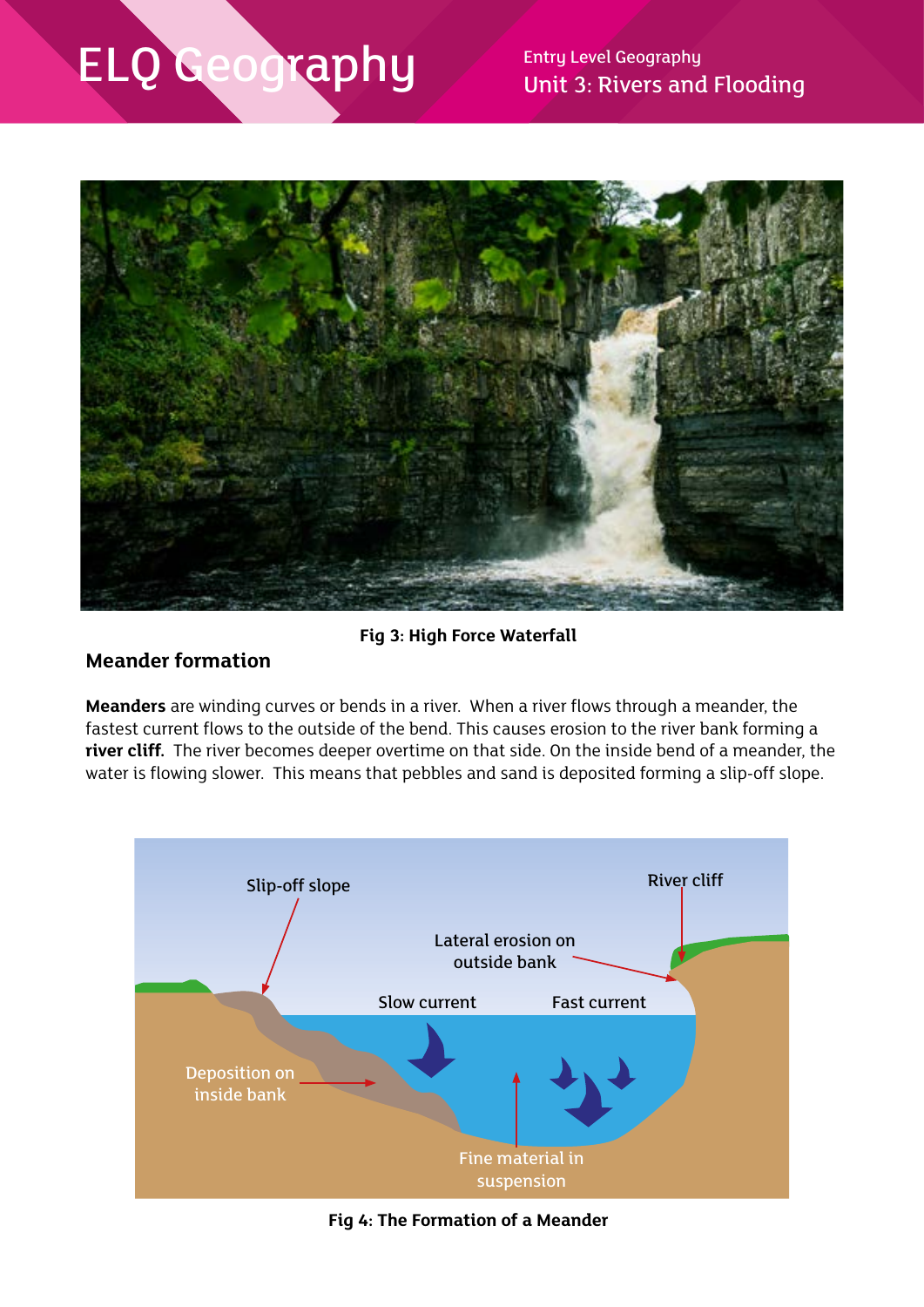Unit 3: Rivers and Flooding



**Fig 5: A Meander** 

#### **Flooding**

Floods can be defined as the overflow of water from a river.



**Fig 6: A Flooded Village**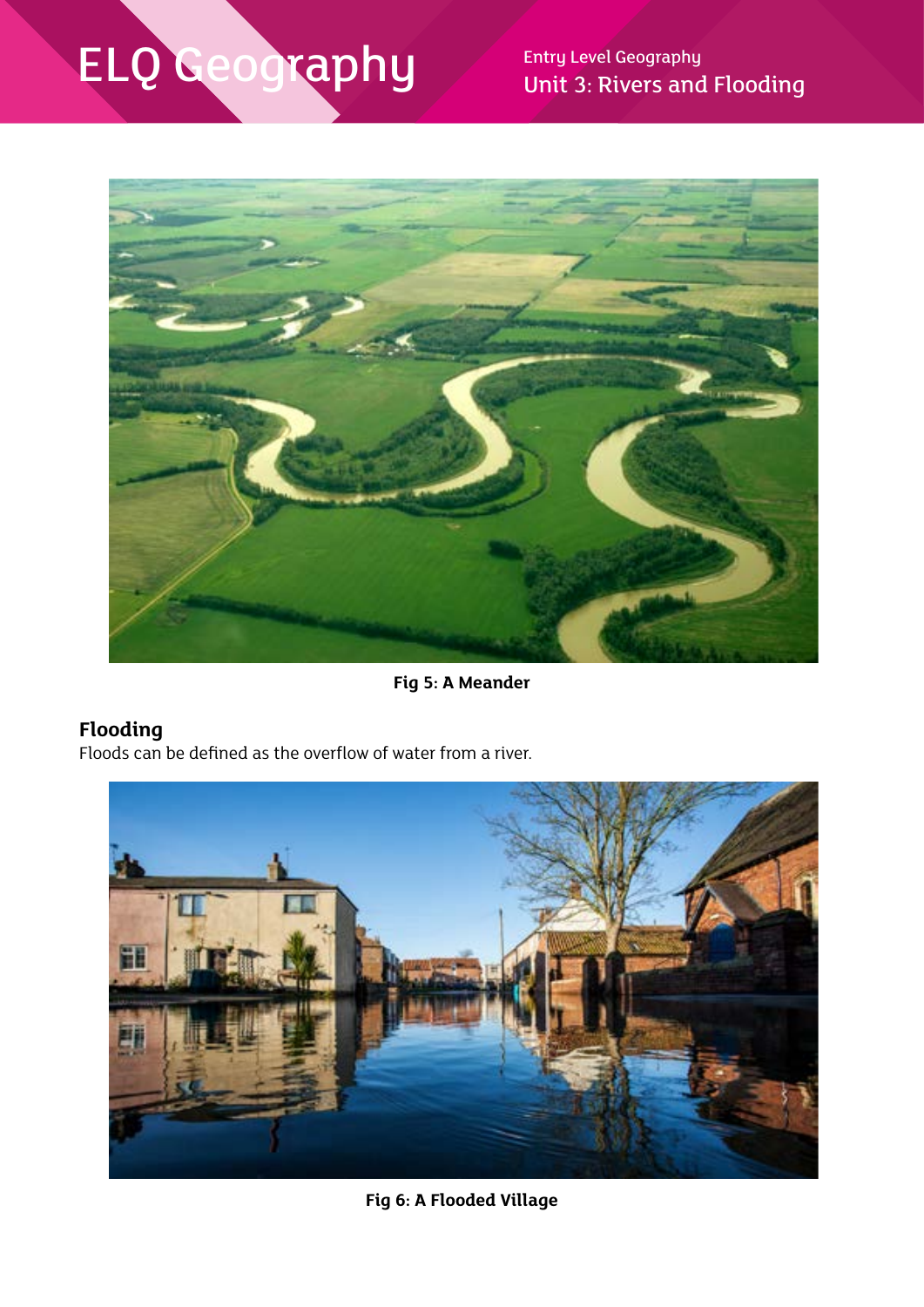#### Unit 3: Rivers and Flooding



**Fig 7: Severe Flooding in Paris**

There are both physical and human causes of floods.

| <b>PHYSICAL CAUSES</b>                             | <b>HUMAN CAUSES</b>                             |
|----------------------------------------------------|-------------------------------------------------|
| Heavy rain can cause floods. When it rains         | Deforestation (cutting down of trees) causes    |
| heavily, the soil soaks up the rain. It will reach | floods. When trees are cut down, there are      |
| a point where the soil will not be able to hold    | fewer trees to absorb the water so water        |
| any more water so the 'extra' rain runs over       | reaches the river quickly and floods occur.     |
| the ground surface and straight into the river     |                                                 |
| causing river levels to rise rapidly.              | Urban (built up) areas have many impermeable    |
|                                                    | surfaces such as tarmac and concrete. This      |
| Snowmelt can cause floods. When snow melts,        | means that water can't pass through into the    |
| the extra water makes its way into the nearest     | soil below. This means the water flows straight |
| rivers and floods can occur.                       | to the river and not into the ground.           |
| Steep slopes can causes floods. If a slope is      |                                                 |
| steep, when the rain falls, it will not have time  |                                                 |
| to soak into the soil below as the pull of gravity |                                                 |
| pulls the water down to steep slope fast into      |                                                 |
| the river, causing river levels to rise rapidly.   |                                                 |
|                                                    |                                                 |
| Lots of tributaries - if a river has many          |                                                 |
| tributaries, there will be more water in the river |                                                 |
| network. The more water, the higher the chance     |                                                 |
| of a flood.                                        |                                                 |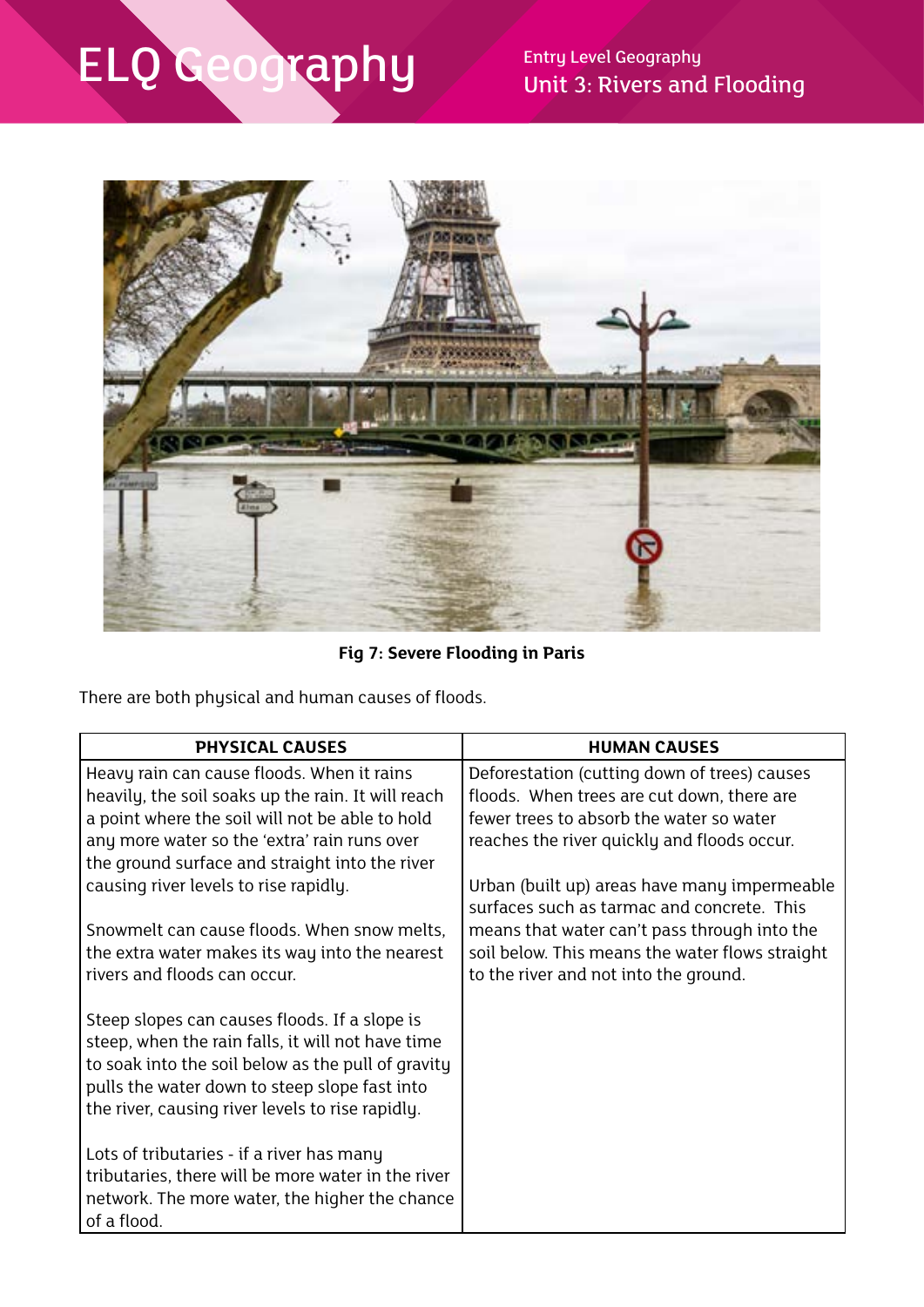Unit 3: Rivers and Flooding



**Fig 8: Deforestation**

#### **The Pakistan floods**

In July 2010, major floods occurred in Pakistan. Pakistan is an Asian country that often experiences floods. In 2010, the heavy monsoon rains caused the rivers in Pakistan to burst their banks leading to widespread flooding. There were many impacts on people, property and the environment. The following is a list of the devastating impacts that hit Pakistan in 2010.

- There were approximately 1600 people who died during this 2010 flood.
- A lot of property was damaged for example 700 000 homes were damaged during the flood.
- More property such as bridges were destroyed. A total of 1000 bridges were affected during the 2010 flood.
- 160 000 km<sup>2</sup> of the total environment was affected during the 2010 flood. This accounts for about 20% of the country.
- Crops were also ruined during the flood as estimates suggest that about 6.5 million acres of crops were destroyed.
- People could not get enough food to eat. The flooding ruined farmland and crops. At least 6 million people needed food aid.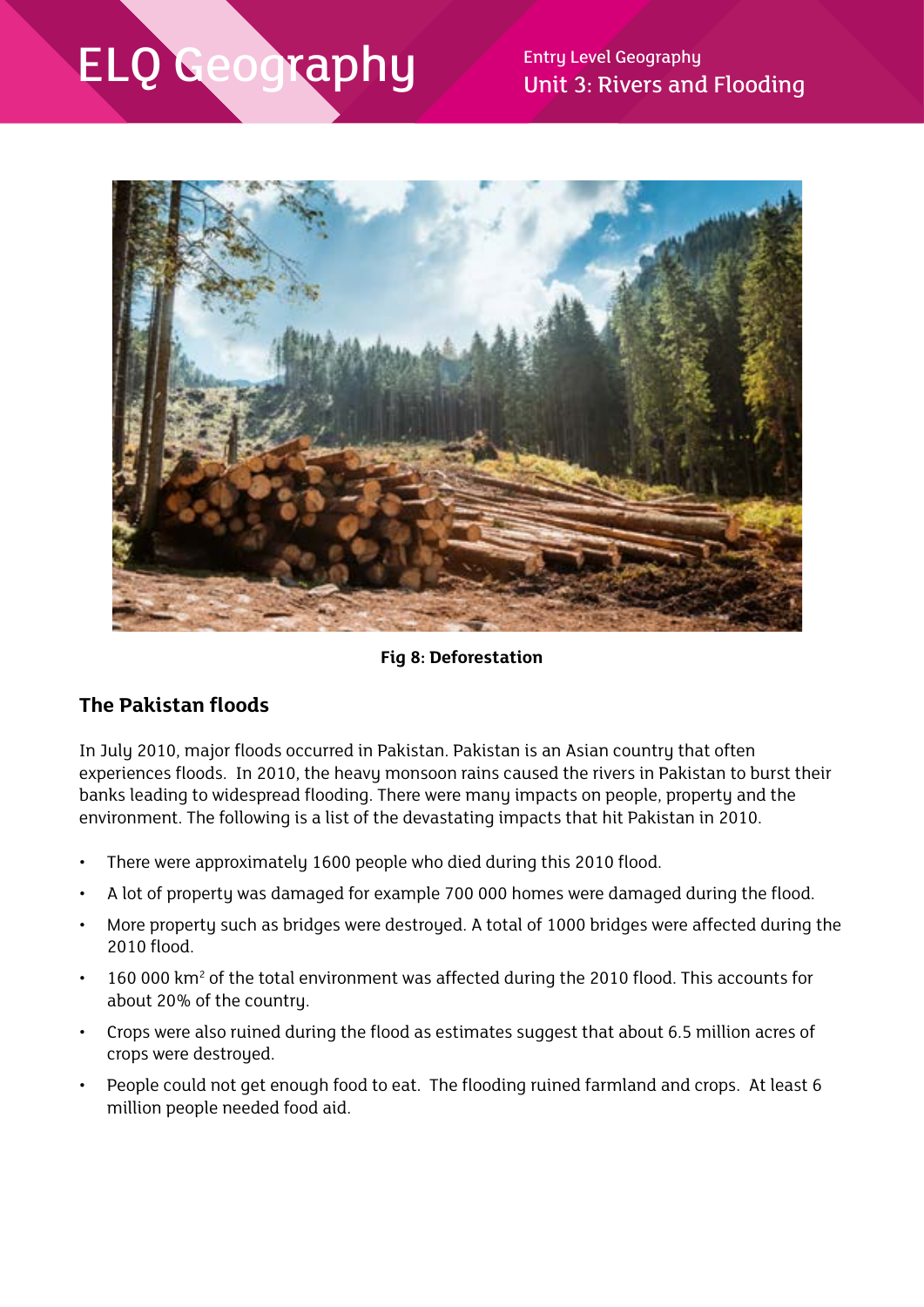Unit 3: Rivers and Flooding

#### **Managing Rivers**

Rivers can be managed to reduce the impact of floods or to even try and prevent floods from happening in the first place. To do this, both hard and soft engineering methods can be used.

**Hard engineering** – This is the building of structures to prevent a flood from taking place. These are usually expensive options and usually have a greater negative impact of the surrounding environment.

Dams are one example of a hard engineering method.



**Fig 9: Hoover Dam, USA**

Dams are expensive structures that are built along the course of a river. These dams are walls that are built with the aim of controlling the amount of discharge from the river. Water is held back by the dam in an area called a reservoir and released in a controlled way. This controls flooding.

**Soft engineering** – This involves adapting to flood risks rather than trying to prevent a flood from happening or controlling the river. Soft engineering allows natural processes to deal with the rainwater. This approach accepts the natural processes of the river and seeks to work with it. One way to achieve this is by zoning the land use near a river. Fig 10 shows open space alongside the river. If this river floods then there will be no damage to property.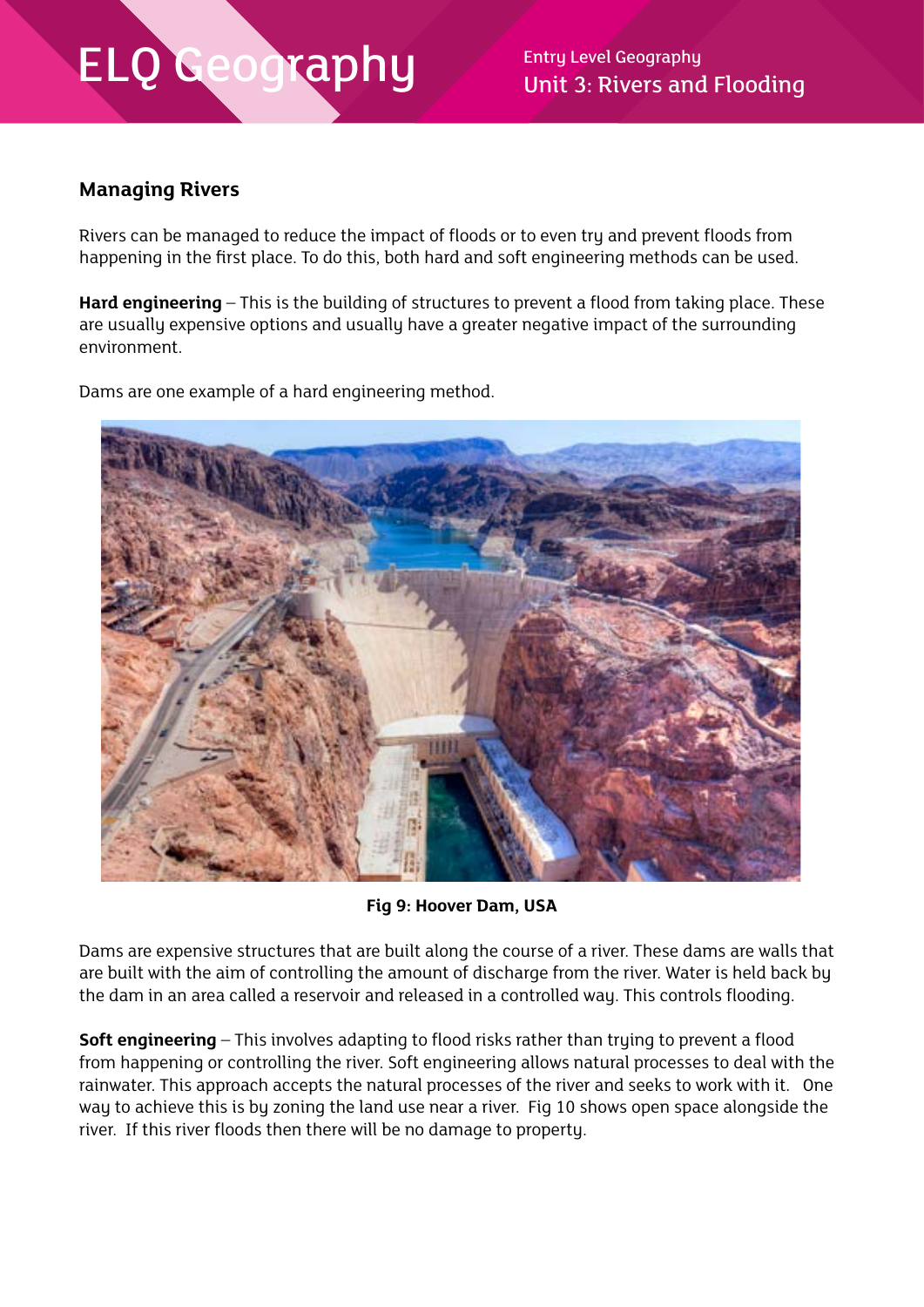Unit 3: Rivers and Flooding



**Fig 10: Open space beside a river allows it to flood without damaging property**

Afforestation is another example of a soft engineering method. Afforestation is simply the planting of trees close to the river. This means that there will be more trees to absorb the rainwater when it falls and therefore lower river discharge. This is a relatively low cost option as it is not very expensive to implement and it also enhances the environmental quality of the drainage basin.



**Fig 11: Afforestation**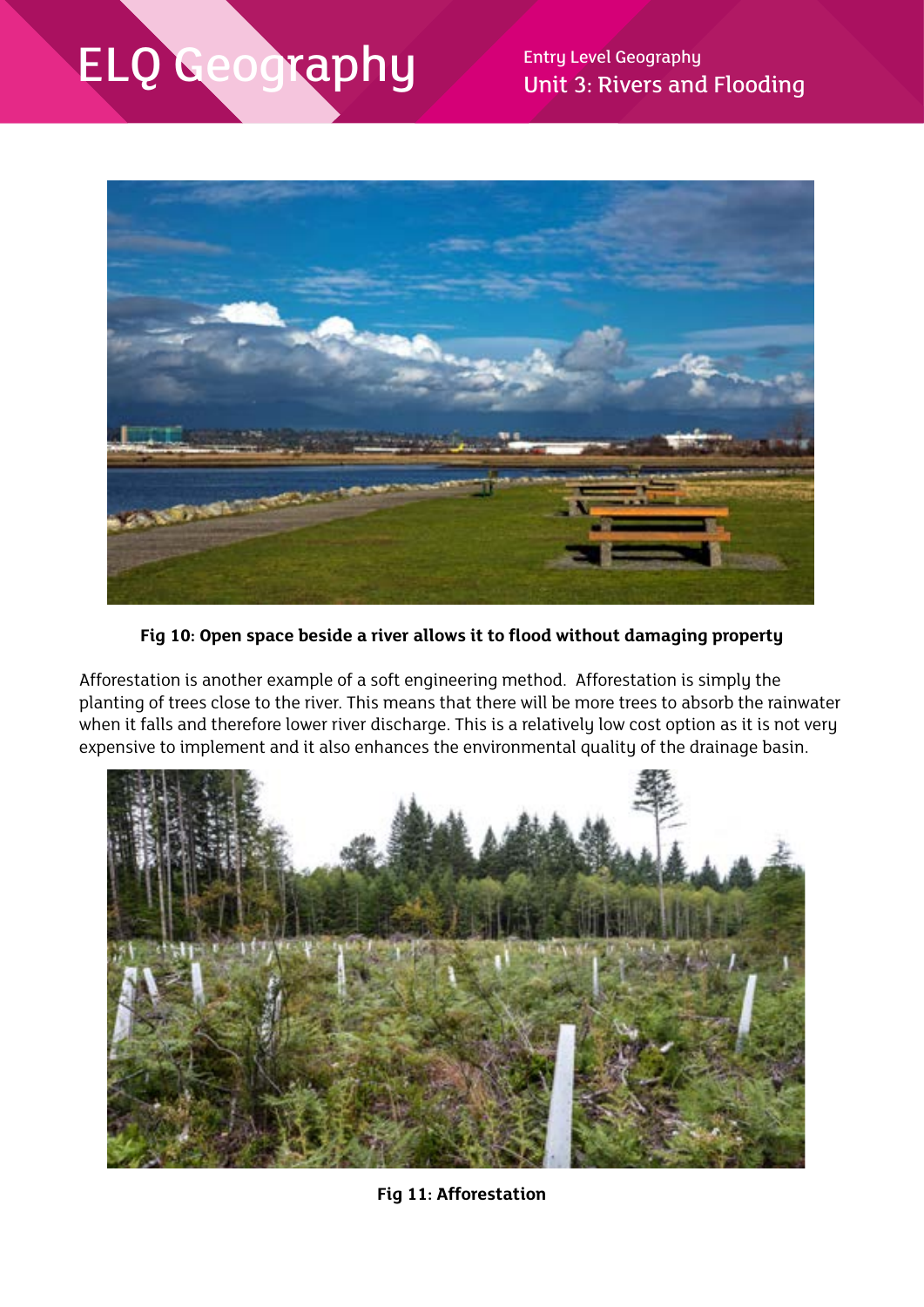Unit 3: Rivers and Flooding

#### **Activity 1**

**Resource A** shows a diagram of a drainage basin.

Identify the five key components of the drainage basin by drawing an arrow and labelling them on the diagram below. Use the following words to help you.



Complete the following sentences by underlining the correct word to describe how river features change from the source to mouth. For each feature explain why it changes.

\_\_\_\_\_\_\_\_\_\_\_\_\_\_\_\_\_\_\_\_\_\_\_\_\_\_\_\_\_\_\_\_\_\_\_\_\_\_\_\_\_\_\_\_\_\_\_\_\_\_\_\_\_\_\_\_\_\_\_\_\_\_\_\_\_\_\_\_\_\_\_\_\_\_\_\_

\_\_\_\_\_\_\_\_\_\_\_\_\_\_\_\_\_\_\_\_\_\_\_\_\_\_\_\_\_\_\_\_\_\_\_\_\_\_\_\_\_\_\_\_\_\_\_\_\_\_\_\_\_\_\_\_\_\_\_\_\_\_\_\_\_\_\_\_\_\_\_\_\_\_\_\_

\_\_\_\_\_\_\_\_\_\_\_\_\_\_\_\_\_\_\_\_\_\_\_\_\_\_\_\_\_\_\_\_\_\_\_\_\_\_\_\_\_\_\_\_\_\_\_\_\_\_\_\_\_\_\_\_\_\_\_\_\_\_\_\_\_\_\_\_\_\_\_\_\_\_\_\_

\_\_\_\_\_\_\_\_\_\_\_\_\_\_\_\_\_\_\_\_\_\_\_\_\_\_\_\_\_\_\_\_\_\_\_\_\_\_\_\_\_\_\_\_\_\_\_\_\_\_\_\_\_\_\_\_\_\_\_\_\_\_\_\_\_\_\_\_\_\_\_\_\_\_\_\_

1. As a river flows from its source to its mouth it becomes **wider/narrower.** This is because:

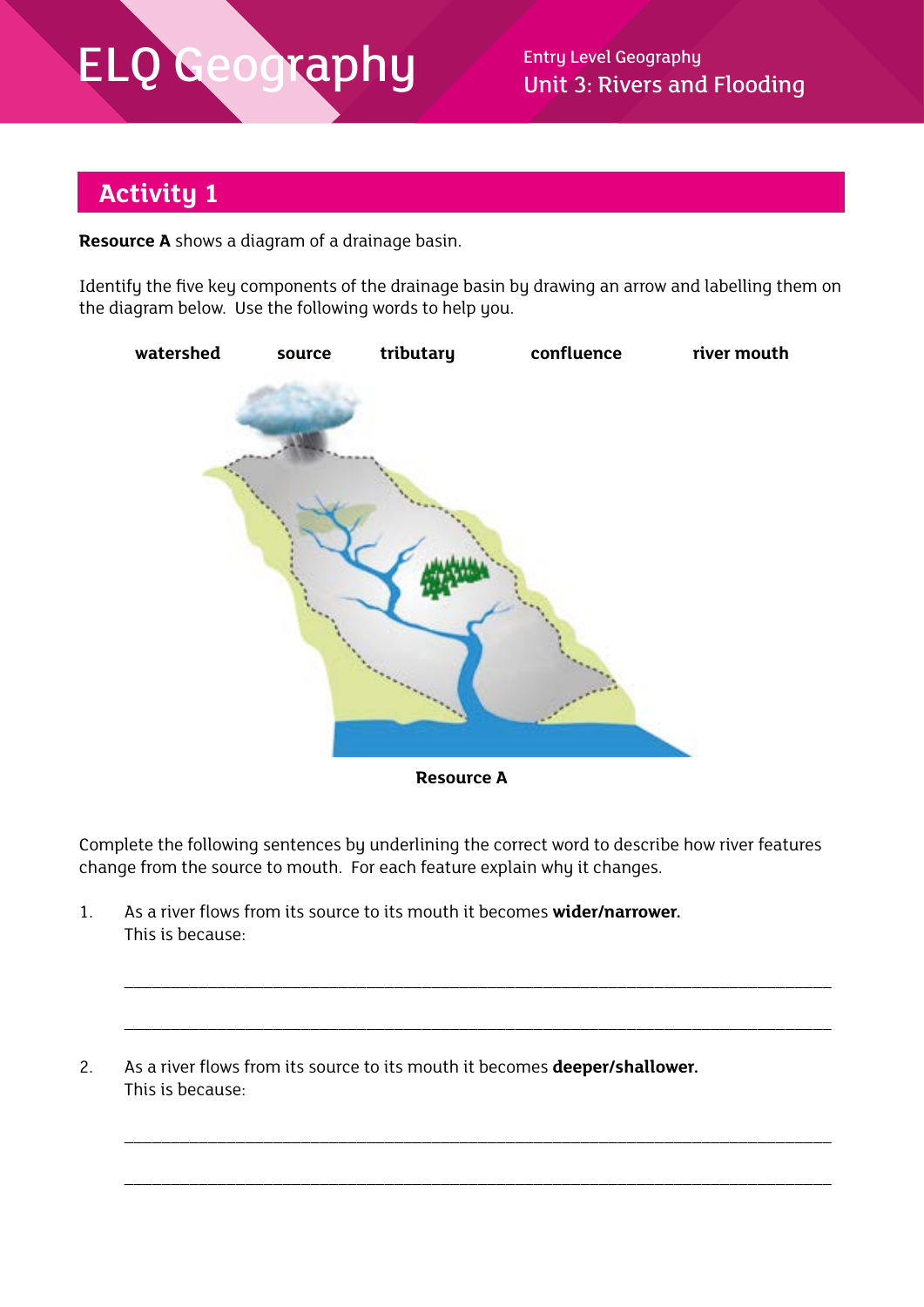Unit 3: Rivers and Flooding

3. As a river flows from its source to its mouth its gradient becomes **steeper/gentler.** This is because:

\_\_\_\_\_\_\_\_\_\_\_\_\_\_\_\_\_\_\_\_\_\_\_\_\_\_\_\_\_\_\_\_\_\_\_\_\_\_\_\_\_\_\_\_\_\_\_\_\_\_\_\_\_\_\_\_\_\_\_\_\_\_\_\_\_\_\_\_\_\_\_\_\_\_\_\_\_

\_\_\_\_\_\_\_\_\_\_\_\_\_\_\_\_\_\_\_\_\_\_\_\_\_\_\_\_\_\_\_\_\_\_\_\_\_\_\_\_\_\_\_\_\_\_\_\_\_\_\_\_\_\_\_\_\_\_\_\_\_\_\_\_\_\_\_\_\_\_\_\_\_\_\_\_

\_\_\_\_\_\_\_\_\_\_\_\_\_\_\_\_\_\_\_\_\_\_\_\_\_\_\_\_\_\_\_\_\_\_\_\_\_\_\_\_\_\_\_\_\_\_\_\_\_\_\_\_\_\_\_\_\_\_\_\_\_\_\_\_\_\_\_\_\_\_\_\_\_\_\_\_\_

\_\_\_\_\_\_\_\_\_\_\_\_\_\_\_\_\_\_\_\_\_\_\_\_\_\_\_\_\_\_\_\_\_\_\_\_\_\_\_\_\_\_\_\_\_\_\_\_\_\_\_\_\_\_\_\_\_\_\_\_\_\_\_\_\_\_\_\_\_\_\_\_\_\_\_\_

\_\_\_\_\_\_\_\_\_\_\_\_\_\_\_\_\_\_\_\_\_\_\_\_\_\_\_\_\_\_\_\_\_\_\_\_\_\_\_\_\_\_\_\_\_\_\_\_\_\_\_\_\_\_\_\_\_\_\_\_\_\_\_\_\_\_\_\_\_\_\_\_\_\_\_\_

\_\_\_\_\_\_\_\_\_\_\_\_\_\_\_\_\_\_\_\_\_\_\_\_\_\_\_\_\_\_\_\_\_\_\_\_\_\_\_\_\_\_\_\_\_\_\_\_\_\_\_\_\_\_\_\_\_\_\_\_\_\_\_\_\_\_\_\_\_\_\_\_\_\_\_\_

- 4. As a river flows from its source to its mouth its discharge becomes **greater/less.** This is because:
- 5. As a river flows from its source to its mouth its load becomes **bigger/smaller.** The load also becomes **more rounded/less rounded.** This is because: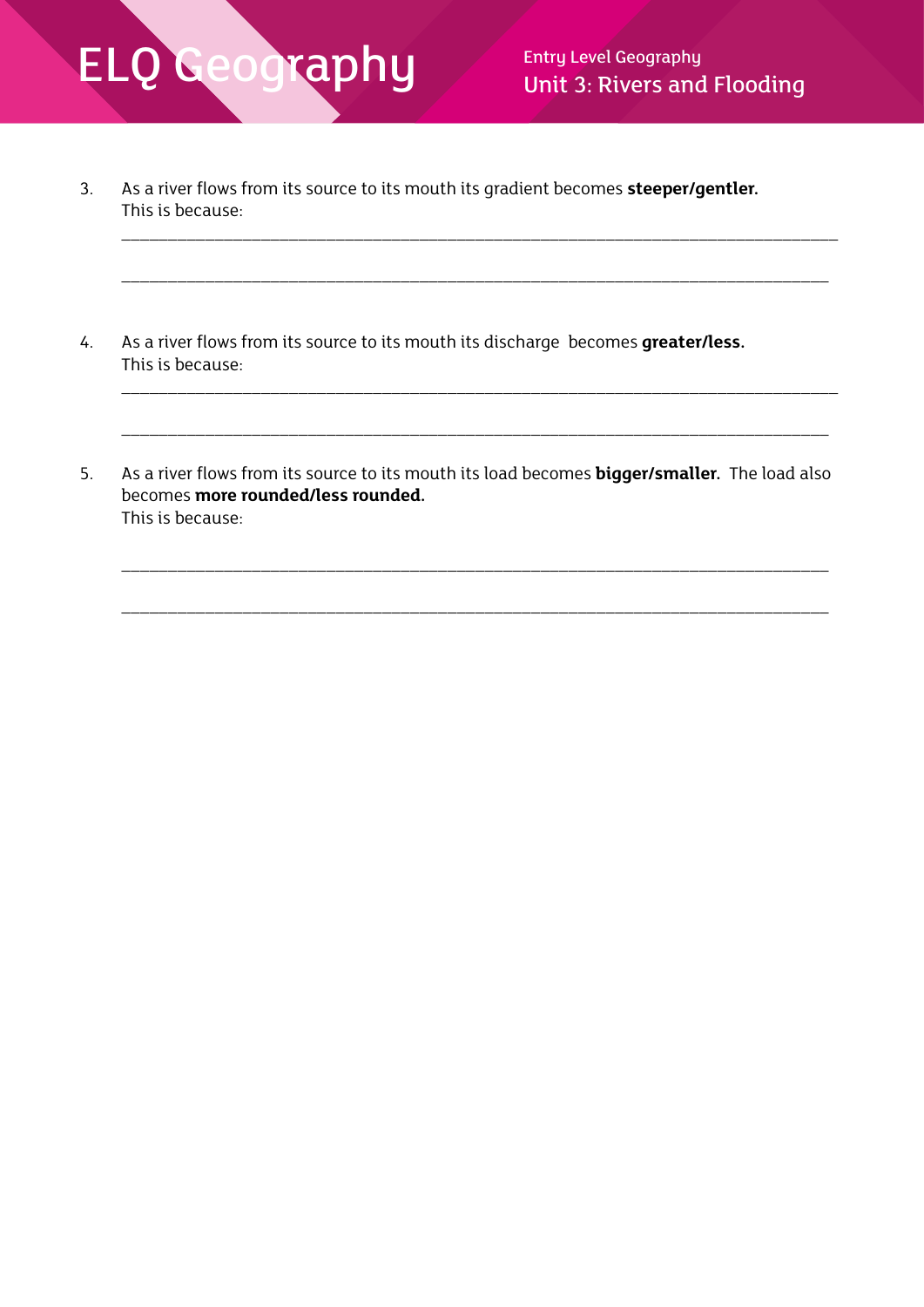# **ELQ Geography**

**Entry Level Geography Unit 3: Rivers and Flooding** 

#### **Activity 2**

Photograph 1 shows a river landform. In the spaces provided, name the landform and briefly explain how it was formed.

Photograph 1

This river landform is called a

It is formed when:

#### Photograph 2

This river landform is called a

 $\overline{\phantom{a}}$ .

It is formed when:



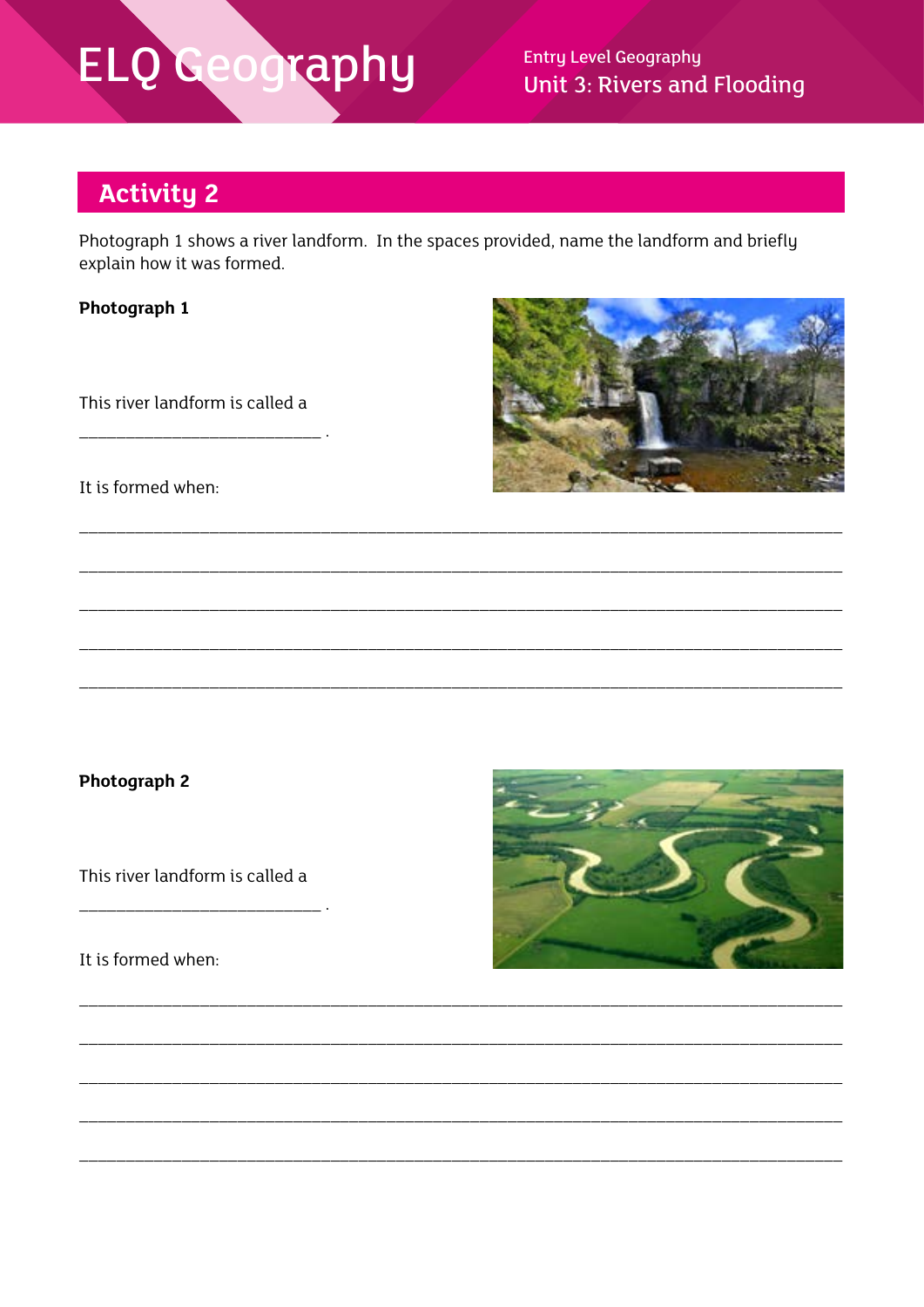Unit 3: Rivers and Flooding

#### **Activity 3**

**Resource B** shows flooding. The road and field beside it have been flooded. You can see buildings further along the road which are also flooded.



**Resource B**

Complete the speech bubbles to explain two physical causes of flooding and two human causes of flooding.

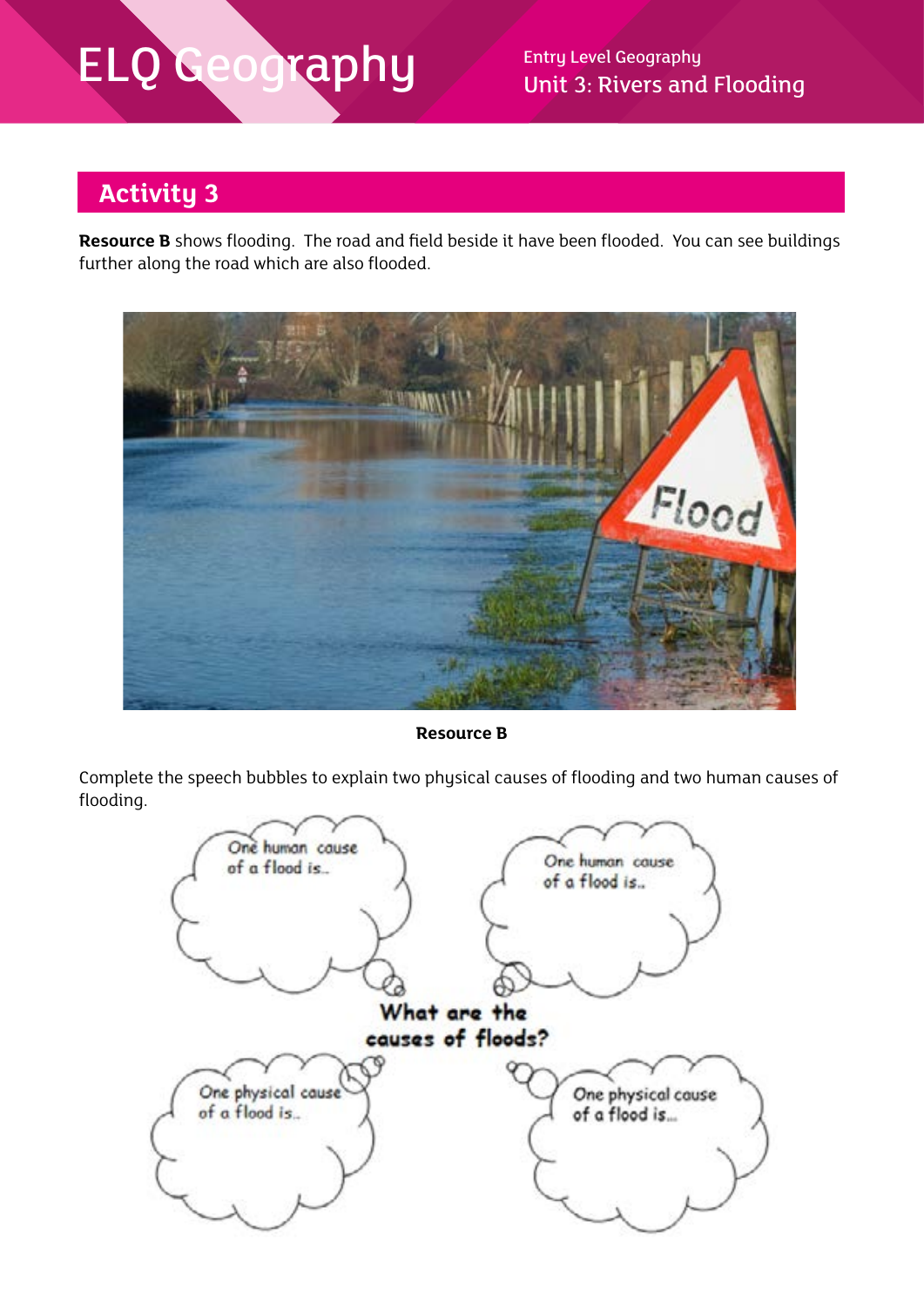Unit 3: Rivers and Flooding

Choose a flood that you have studied.

Complete the table below to describe the impact the flood had on people, property and the environment.

Name of flood: \_\_\_\_\_\_\_\_\_\_\_\_\_\_\_\_\_\_\_\_\_\_\_\_\_\_\_\_\_\_\_\_\_\_\_\_\_\_\_\_\_\_\_\_\_\_\_\_\_\_\_\_\_\_\_\_\_\_\_\_

| The impact the flood had on<br>people | property | The impact the flood had on $\vert$ The impact the flood had on the<br>environment |
|---------------------------------------|----------|------------------------------------------------------------------------------------|
|                                       |          |                                                                                    |
|                                       |          |                                                                                    |
|                                       |          |                                                                                    |
|                                       |          |                                                                                    |
|                                       |          |                                                                                    |
|                                       |          |                                                                                    |
|                                       |          |                                                                                    |
|                                       |          |                                                                                    |
|                                       |          |                                                                                    |

Rivers can be managed to reduce the impact of flooding and to prevent flooding.

Complete the following task to explain how one soft engineering method could reduce the impact of flooding and prevent flooding

\_\_\_\_\_\_\_\_\_\_\_\_\_\_\_\_\_\_\_\_\_\_\_\_\_\_\_\_\_\_\_\_\_\_\_\_\_\_\_\_\_\_\_\_\_\_\_\_\_\_\_\_\_\_\_\_\_\_\_\_\_\_\_\_\_\_\_\_\_\_\_\_\_\_\_\_\_\_\_\_\_\_

\_\_\_\_\_\_\_\_\_\_\_\_\_\_\_\_\_\_\_\_\_\_\_\_\_\_\_\_\_\_\_\_\_\_\_\_\_\_\_\_\_\_\_\_\_\_\_\_\_\_\_\_\_\_\_\_\_\_\_\_\_\_\_\_\_\_\_\_\_\_\_\_\_\_\_\_\_\_\_\_\_\_

\_\_\_\_\_\_\_\_\_\_\_\_\_\_\_\_\_\_\_\_\_\_\_\_\_\_\_\_\_\_\_\_\_\_\_\_\_\_\_\_\_\_\_\_\_\_\_\_\_\_\_\_\_\_\_\_\_\_\_\_\_\_\_\_\_\_\_\_\_\_\_\_\_\_\_\_\_\_\_\_\_\_

\_\_\_\_\_\_\_\_\_\_\_\_\_\_\_\_\_\_\_\_\_\_\_\_\_\_\_\_\_\_\_\_\_\_\_\_\_\_\_\_\_\_\_\_\_\_\_\_\_\_\_\_\_\_\_\_\_\_\_\_\_\_\_\_\_\_\_\_\_\_\_\_\_\_\_\_\_\_\_\_\_\_

\_\_\_\_\_\_\_\_\_\_\_\_\_\_\_\_\_\_\_\_\_\_\_\_\_\_\_\_\_\_\_\_\_\_\_\_\_\_\_\_\_\_\_\_\_\_\_\_\_\_\_\_\_\_\_\_\_\_\_\_\_\_\_\_\_\_\_\_\_\_\_\_\_\_\_\_\_\_\_\_\_\_

A soft engineering method is to **build a dam/plant trees.**

This method works because: